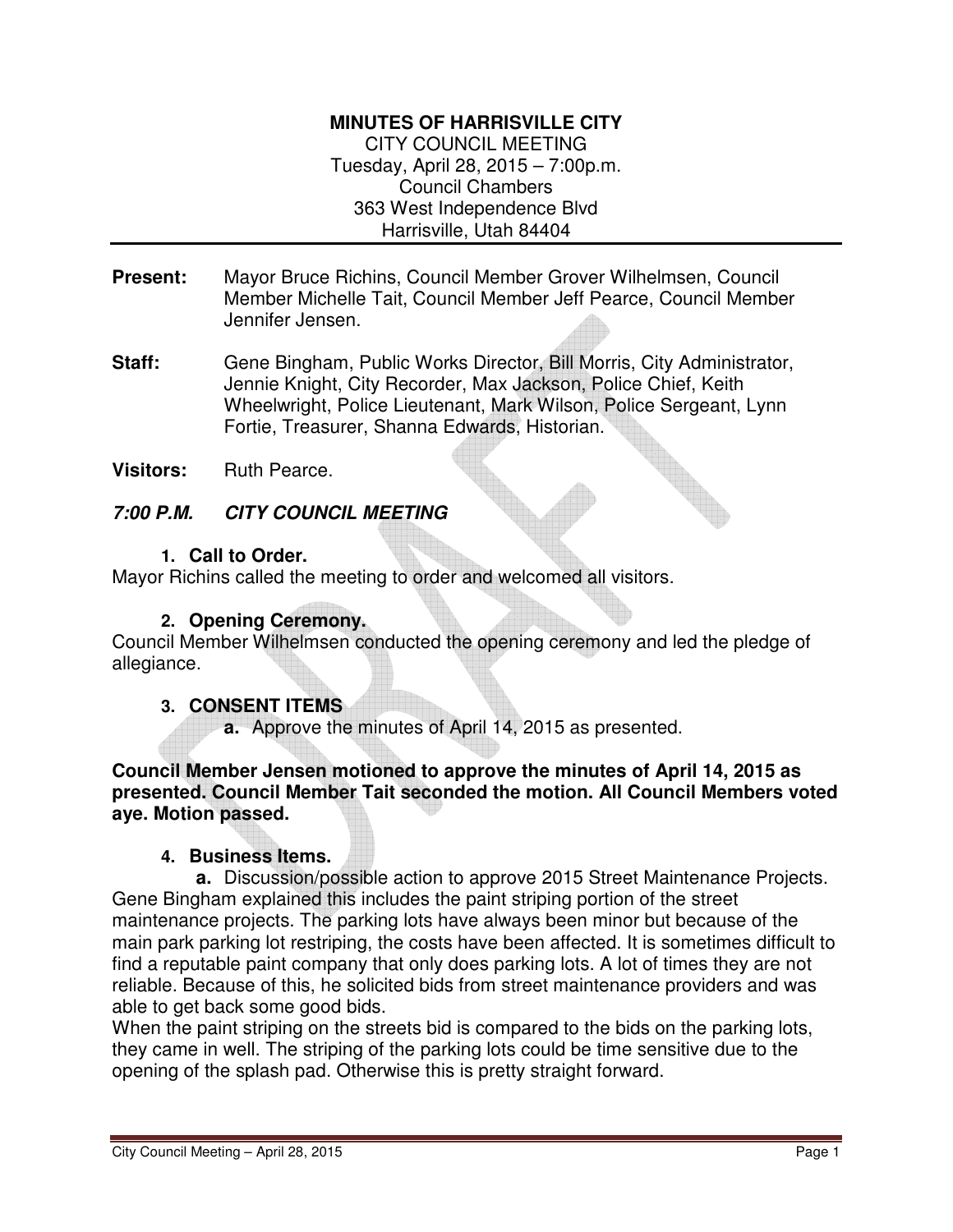**MOTION: Council Member Tait motioned to approve the 2015 Street Maintenance Projects and award the bid to Mountain West Striping in the amount of \$6,554.34. Council Member Jensen seconded the motion. A Roll Call vote was taken.** 

| <b>Council Member Jensen</b>     | Yes |
|----------------------------------|-----|
| <b>Council Member Pearce</b>     | Yes |
| <b>Council Member Tait</b>       | Yes |
| <b>Council Member Wilhelmsen</b> | Yes |

### **Motion passed 4-0.**

**b.** Discussion/possible action to approve Harrisville City Resolution 15-05; a Resolution of Harrisville City, Utah, adopting the Municipal Wastewater Planning Program.

Gene Bingham said this has become an annual requirement. The Sanitary Sewer Management plan is required by the state. Basically this includes a general summary making sure we have all of the requirements in place; a repair and rehabilitation plan, certified operators, and a funding mechanism. We have all of these things in place and passing this resolution is the last part of this process. Bill Morris pointed out a typographical error in section one. The year was corrected to 2014 in section 1.

**MOTION: Council Member Wilhelmsen motioned to approve Harrisville City Resolution 15-05; a Resolution of Harrisville City, Utah, adopting the Municipal Wastewater Planning Program. Council Member Pearce seconded the motion. A Roll Call vote was taken.** 

| <b>Council Member Jensen</b>     | Yes        |
|----------------------------------|------------|
| <b>Council Member Pearce</b>     | <b>Yes</b> |
| <b>Council Member Tait</b>       | <b>Yes</b> |
| <b>Council Member Wilhelmsen</b> | Yes        |

## **Motion passed 4-0.**

**5. Public Comments - (3 minute maximum)** No public comments were offered.

# **6. Mayor/Council Follow-up:**

Mayor Richins said the proposal was received for the Larsen Lane project. We previously sent an email asking for this project to be on the list and have now received a proposal. The proposal includes everything pertaining to the project. Mayor Richins will email the proposal out to Council. The bottom line approval is for \$192,000. The first goal is to provide an additional left hand turn lane onto Washington Blvd from Larsen Lane. An issue with this area is the traffic going along causing congestion is not Harrisville residents. The second goal of the project is to add an improved driveway to Common Cents. They will likely be donating some land on the south side of the intersection so we have enough room to accommodate the additional left turn lane. At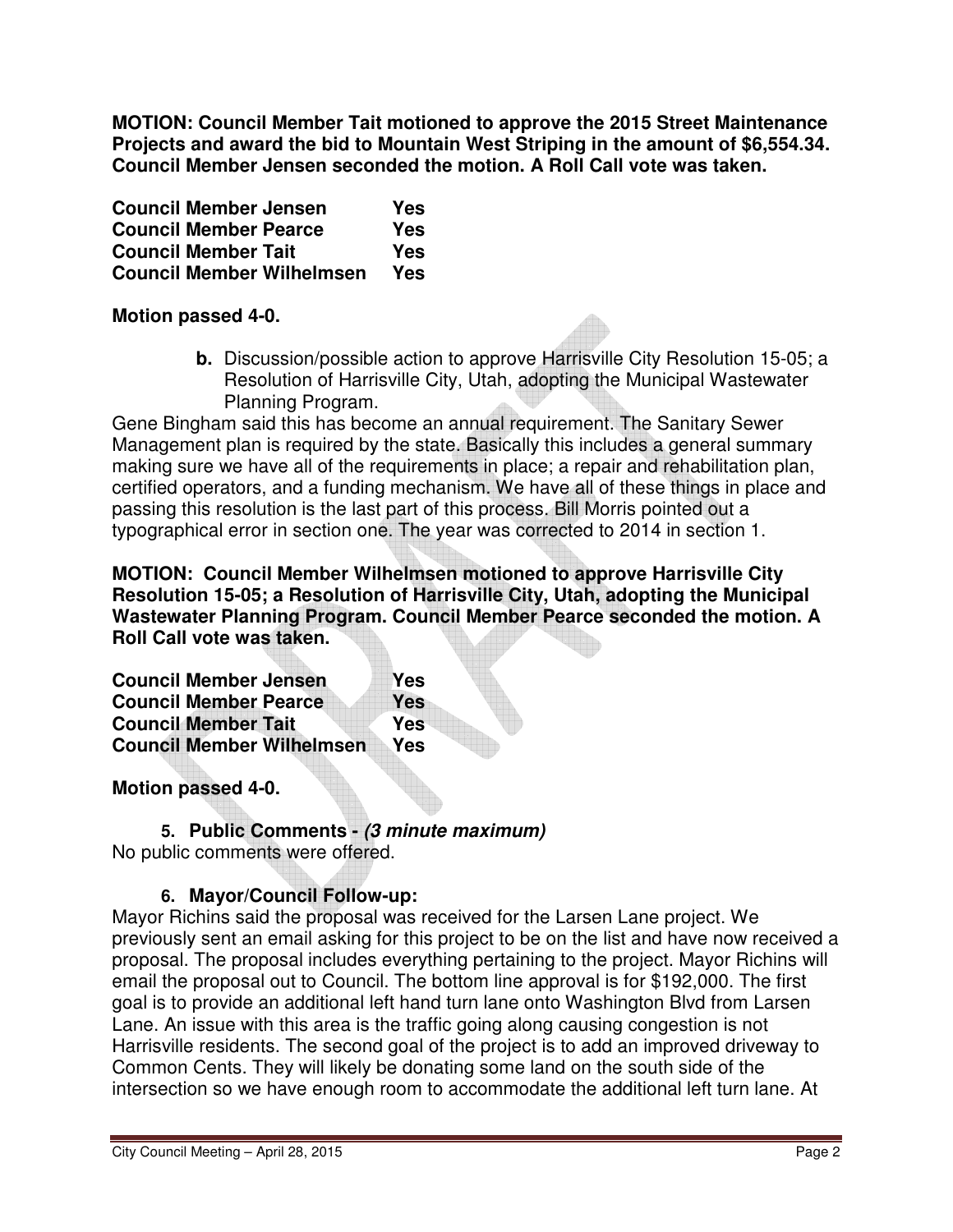this time we would relocate existing traffic signals, grass will replaced with stamped concrete as per Common Cent request. Lastly the project would remove and replace the canal piping. This section will be corrugated pipe rather than concrete. This specific area recently failed. All of this will be done in conjunction with a remodel at Common Cents. Council will be able to look over this proposal. Gene Bingham said he has met with Kent Jones on this project. Council Member Pearce asked if the control box will be moved. Gene Bingham said UDOT had committed to participate with the relocation of this box. We have a verbal commitment but would like to have this in writing. Council Member Pearce commented this would be good to help with congestion.

Mayor Richins said he attended a class during the League of Cities and Towns conference on improving retail and sales tax revenue. He found out businesses really look around at the surrounding areas when determining where to open a location. He has been looking around for areas of improvement. He may send around some of these suggestions to give a good recommendation for potential businesses.

Council Member Jensen said there has been a lot of police presence in her area. The Friday and Saturday night traffic has improved. She has noticed the police presence and feels safer because of this.

Mayor Richins asked for a follow-up on the Farmer's Market. Council Member Tait said she is in the process of putting together a flyer and press release. The committee will be meeting tomorrow to get more going. The press release will actually invite other cities to participate.

## **7. Adjourn.**

Mayor Richins motioned to adjourn at 7:22pm.

## **8. Heritage Days Work Session**

Mayor Richins called the Heritage Days work session to order. Council Member Jensen asked Bryan Fife to be in charge of the disc golf tournament. Council Member Pearce is in charge of Bingo and will follow-up with prizes. Mayor Richins will follow-up with Walmart; he is requested glow sticks, headlamps, the chalk for sidewalk event, candy for the parade, and prizes for kid's games. He is also hoping to get some simple prizes for bingo and other items at a discounted rate. He asked for 5 people for three hours each; from 10am to 1pm. They are currently conducting inventory so he will follow-up with the General Manager soon. He also approached Big5 for some donations. Last year they gave mostly disc golf donations.

Council Member Jensen suggested trying Hastings for a donation. Mayor Richins will approach Hastings. Council Member Jensen has someone helping with Ninja Warrior. She is requesting this be roped off at 11am to keeps kids off the playground. Gene Bingham said he will work out all of the detail if provided with a schedule and map. Council Member Jensen will email a schedule. Public Works will take care of the items they are able to help with. Council Member Tait asked if they will get the saw dust. Gene Bingham confirmed he will take care of the usual items if given a schedule and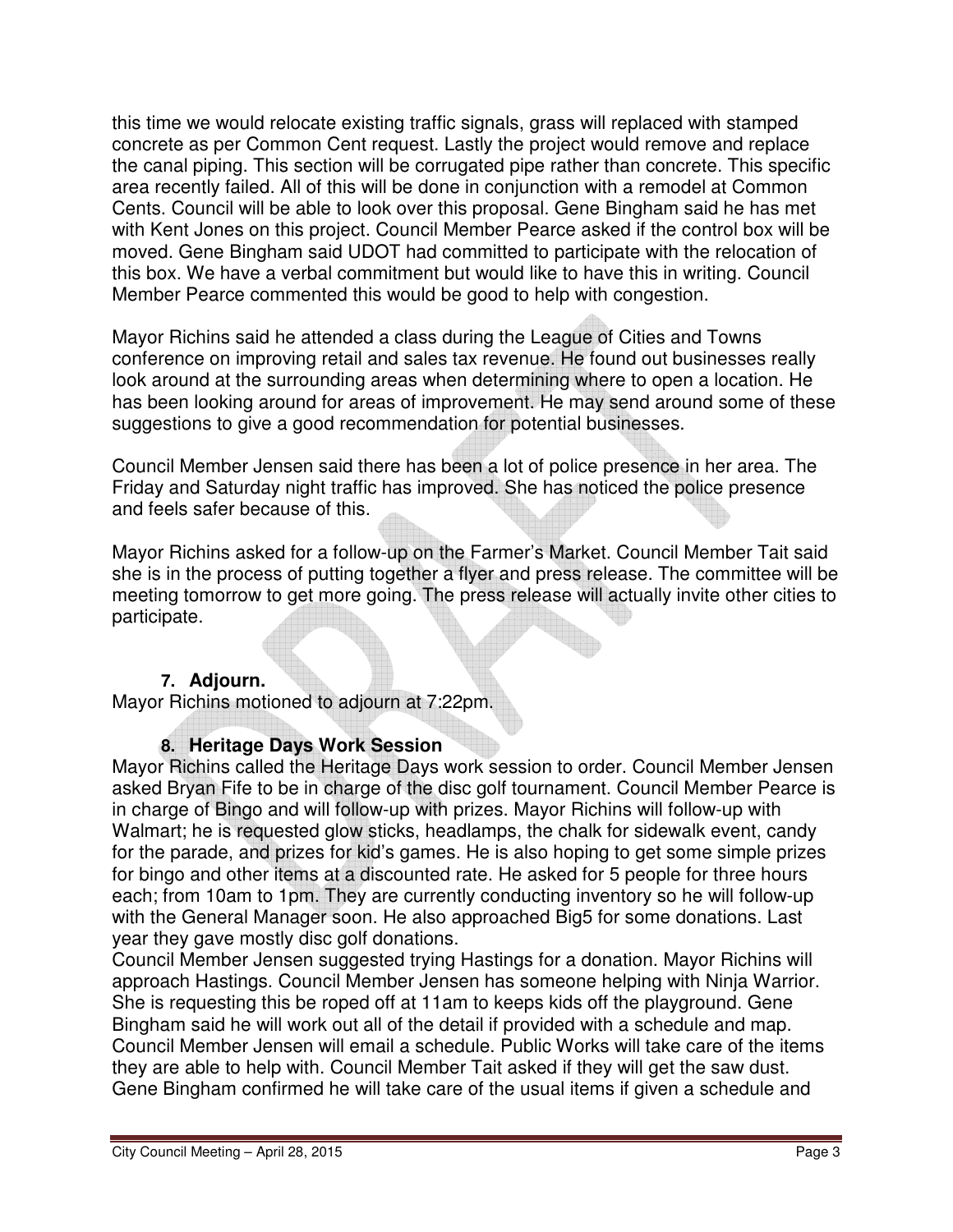map of where everything will go. He asked if Council will close the vendor booth registration by the Monday of that week so they have time to setup the booths. There is a liability issue if there are extra booths space with kids playing and hanging around the area. Council Member Jensen asked about the maps. Council Member Tait explained this defines the layout of the booths and other activities. Mayor Richins asked where the big tent will be setup. Council Member Jensen indicated in the same area as in the past. Mayor Richins said that typically works well.

Jennie Knight informed Council Member Jensen that Council Member Jennifer Morrell dropped off her items. They are available by the Council boxes. Council Member Jensen said she will provide an email by the end of May. Bryan Fife asked if there are any other activities planned for the disc golf area he should be aware of. Council Member Jensen said no other activities are planned for that area but she expressed concern saying she is worried about golf discs running into the playground area. Council Member Wilhelmsen passed out the talent show application. He will be passing this around to high schools, Jr. Highs, and elementary schools. He explained the vision on the flyer. The only change being the word "required" will be changed to "requested" or eliminated all together. He said he is trying to bring together the surrounding areas. Council Member Jensen suggested removing the word "required" altogether. Council Member Wilhelmsen explained there is concern with the allotted time; and this would allow a natural selection process. The word "requested" will give us the option to have other talents involved but control the numbers. He is looking for 16 slots. They could have other entertainment throughout the day for 20 minute increments. Council Member Tait reminded Council of the interference with Bingo when the entertainment runs throughout the day. Mayor and Council agreed these logistics may have to be addressed. They discussed several options for the layout. Council Member Wilhelmsen asked for help distributing the signup sheets. Council Member Jensen will reach out to the elementary schools. Council Member Wilhelmsen said everything else should fall into place.

Council Member Wilhelmsen expressed his desire to include art as part of the talent show. He suggested setting up an area for an art display. There may be a concern with protecting the art. Wood carvings and other art items could be on display. This would also create an opportunity for people to linger longer. Council Member Jensen said kind of like an art gallery. Mayor Richins pointed out if this is toward the front it could be protected better. Council Member Tait suggested contacting Robin Stout to help coordinate an art display. Council Member Pearce also said he could contact local artists Keith Dabb and Travis Crowther to see if they are interested in participating. Ruth Pearce suggested having the 4H groups participate or the Utah State Extension office. Council Member Jensen said the Utah State Extension office is possibly doing a booth. Council Member Jensen asked if anyone is handling the 3 on 3 basketball tournament. Mayor Richins asked what needs to be handled, he will clarify if the sponsor will need prizes or be providing the prizes.

Council Member Jensen will provide a schedule of events to Jennie for the May Newsletter.

Mayor Richins said the Home Depot kid's club project will need a time on the schedule. Mayor and Council agreed to begin this at 12:30pm. They will provide kits for at least 100 kids or until the quantity runs out.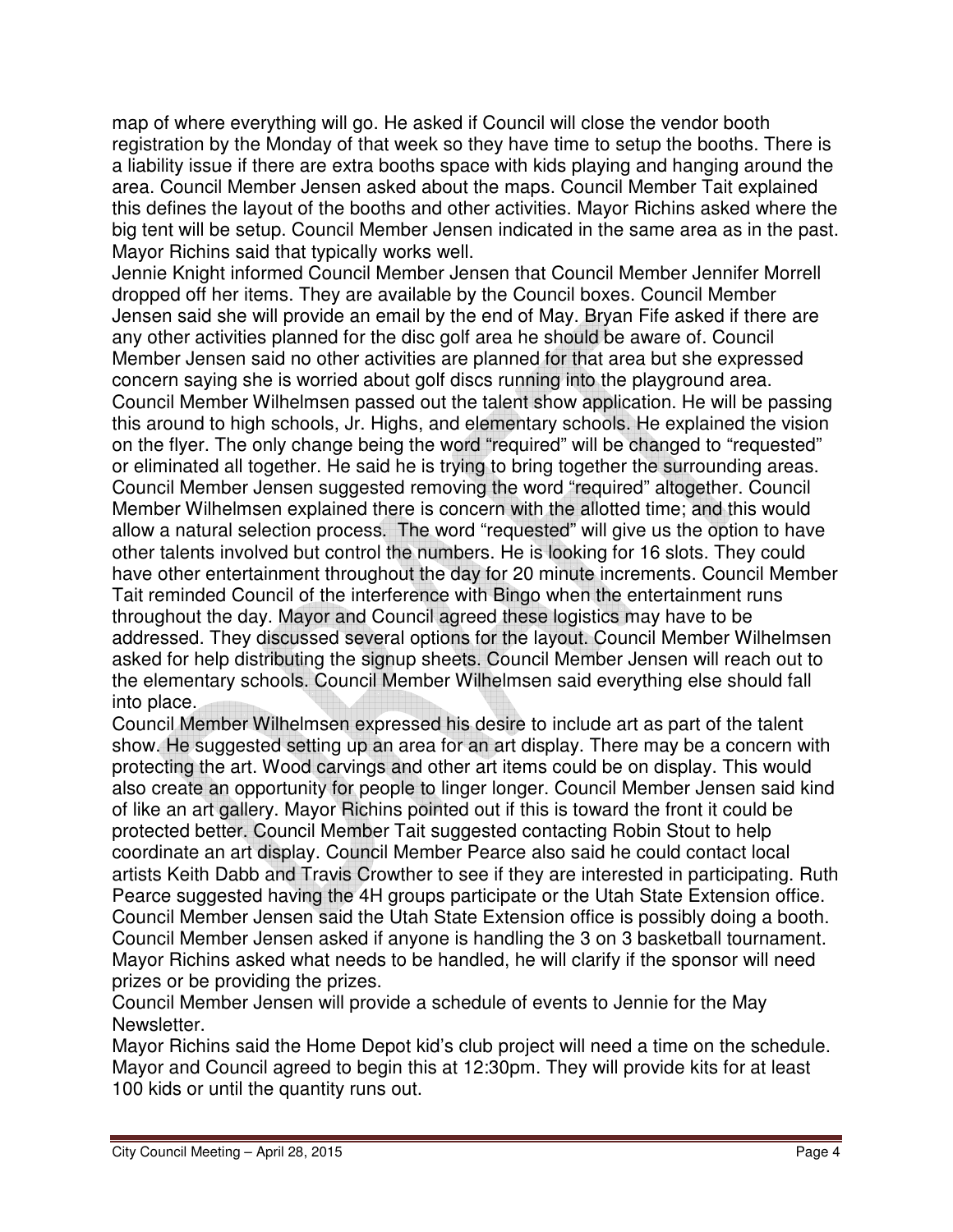Mayor Richins said the parade coordinator asked for two volunteers to help with the parade. He is suggesting Kim Ball and JoAnn Balay. One of these volunteers will be assigned as the coordinator for next year's celebration.

Council Member Jensen said she has spoken to the Galaxy 86 sound system provider. Shanna Edwards said she was approached by a Girl Scout who would like to make a kid's coloring book using Harrisville history. She thought they could have a booth available for kids to color and display their pictures; they could pick them up as they leave the celebration. Residents would have the opportunity to become acquainted with the history. They could accept a small donation towards the cost of the coloring books; otherwise, there is enough to cover the costs in the history budget. The Girl Scout volunteer will even man the booth during Heritage Days. This would provide another children's activity. They would need a few tables and chairs. Mayor and Council agreed this would be a great opportunity.

Council Member Jensen will follow-up with the 5K. She will continue to try to find a volunteer and sponsor. Ruth Pearce suggested Planet Fitness. Council Member Jensen said she reached out to Striders running store but Fremont High Cross Country team is setup to handle the timing. Mayor and Council discussed who might be available to help with this event.

Bryan Fife asked if he needs to find his own volunteers for the recreation booth. Council Member Jensen confirmed yes he will need his own volunteers.

Mayor Richins motioned to close the Heritage Days work session and open a budget work session.

## **9. Budget Work Session**

Mayor Richins asked Lynn Fortie to give an overview of the changes that were made since the last discussion. Projected revenue from fines was increased slightly. On page 6, Animal Control was increased from \$36,000 to \$39,000. The initial increase in Admin benefits was removed because the benefit for Bill Morris was taken out. There is currently a 1% deficit of \$30,745. Lynn Fortie said he can show that or Council can look for ways to cut this further. Mayor Richins said our current budget year is doing well. He feels if there is a proposed budget with only a 1% deficit, this is good. Lynn Fortie went through the Capital Projects fund. He explained interest income will come through on this account and there are no budget notes on this. There are expenditures listed under Buildings/Renovation and Building Construction. Lynn Fortie will research this item.

Because of the proposed sewer increase, there will be an increase in the sewer fund. Mayor Richins said this went into effect on January 1<sup>st</sup>. We will now pass this on to residents. The sewage treatment costs will be increasing due to some compliance issues. Mayor Richins also pointed out the Bona Vista billing contract will be going up. The storm water utility fee is increasing slightly because of growth; there is no proposed fee increase for this item. There is a wage account under the storm water utility fund because there is work out of this fund that justifies a wage. It is not possible to pay wages out of this fund unless they are directly related to the storm water utility. Gene Bingham explained we are active in the Weber County Storm Water Coalition; which is a requirement to fulfill the minimum control measures. All of the inspection and paperwork time can be billed under this budget. He also conducts an annual report